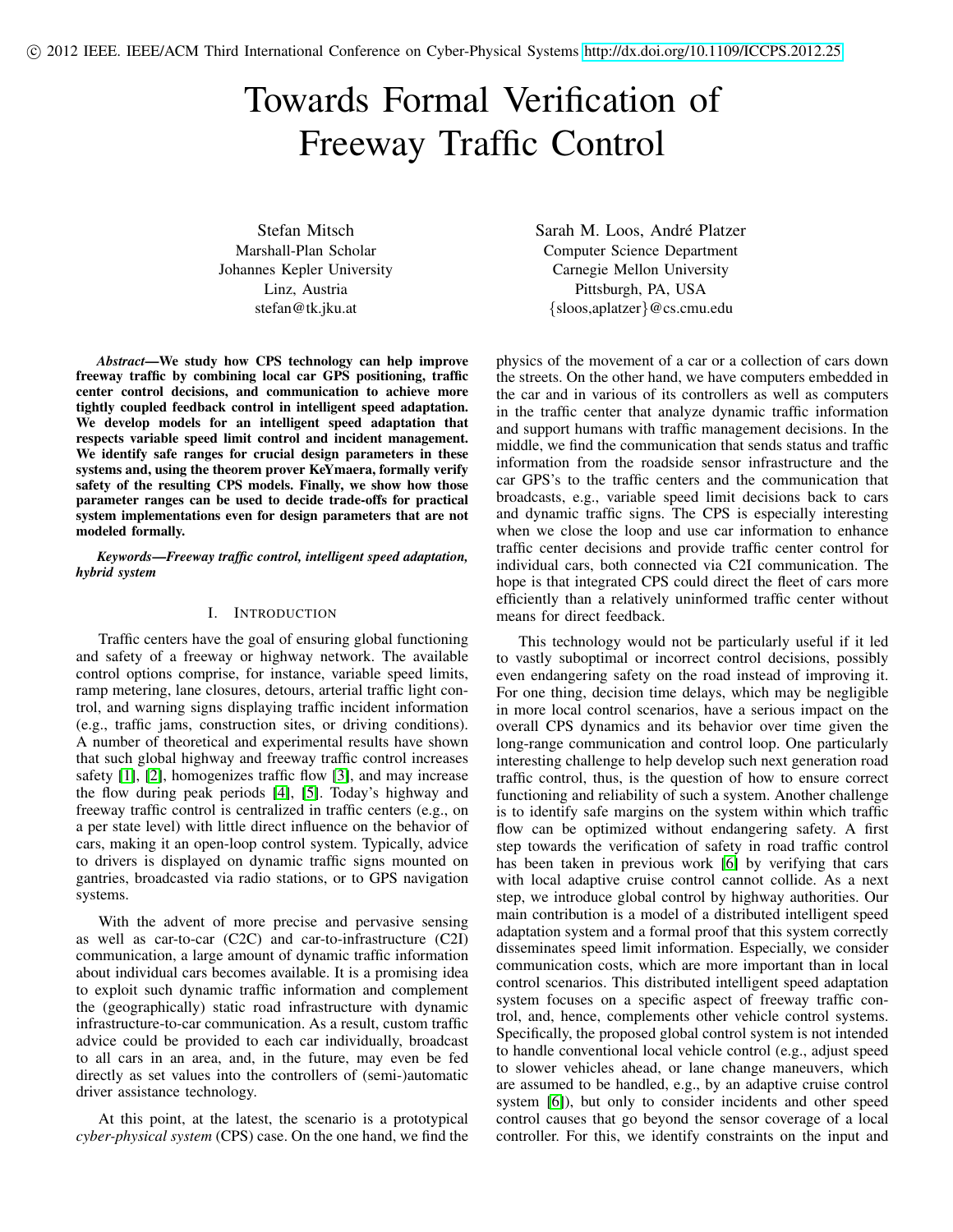output parameters that car and traffic center controllers need to obey to remain within the safely operable bounds of the system.

These constraints are also relevant in local control loops that replace the traffic center with in-car driver assistance systems, such as traffic sign, pedestrian, or obstacle detectors, picking up control decisions from roadside infrastructure or detecting incidents along the road. The constraints can serve as a basis for precise requirements for driver assistance systems with regard to, for instance, image resolution, focal length of the camera lense, and computation time. In combination with car control, this scenario represents a fully autonomous, active intelligent speed adaptation system [\[7\]](#page-8-6).

In summary, our contributions are (i) a model of a distributed intelligent speed adaptation system obtaining speed advice from traffic centers, traffic sign detectors, or obstacle detectors, (ii) lower and upper bounds on the position of speed limit area beginnings relative to the position of a car, and (iii) requirements for the implementation of such systems that directly follow from the bounds.

This paper is organized as follows. In the next section, we discuss related research concerning global control in traffic centers and local control with in-car driver assistance technology, with a focus on formal verification. Section [III](#page-1-0) recalls differential dynamic logic as a modeling formalism for the behavior and the safety constraints of our system. In Sect. [IV](#page-2-0) we discuss the challenges in intelligent speed adaptation and, from these, derive the input and output parameters and the general structure of the system. Section [V](#page-3-0) then presents a model and verification of a lower bound for speed limit choices, and Sect. [VI](#page-5-0) extends this model with an upper bound becoming necessary when incidents moving towards cars make speed limits mandatory. Finally, Sect. [VII](#page-7-0) concludes the paper with an outlook on future work.

### II. RELATED WORK

We discuss related work from the application areas that we focus on: firstly concerning global control in traffic centers from the viewpoint of intelligent speed adaptation, secondly considering advanced driver assistance systems, and, finally, concerning formal verification of traffic control systems.

Lu et al. [\[8\]](#page-8-7) demonstrate with simulations that higherlevel control strategies, such as variable speed limits, can help increase traffic flow and reduce congestion in bottleneck areas. Dia et al. [\[9\]](#page-8-8) also used simulation to assess the impact of incident management techniques such as ramp metering, route diversion, and variable speed limits. We verify that such variable speed limits can be disseminated to cars in a safe manner, and that these cars comply with the speed limit at all times. Intelligent speed adaptation [\[10\]](#page-8-9) and variable speed limit sign systems [\[1\]](#page-8-0) have increasingly gained attention as a means to increase road traffic safety. Related research in these areas, however, (i) focuses on experiments and simulations of traffic behavior [\[4\]](#page-8-3), [\[5\]](#page-8-4) and models for determining optimal speed limits [\[11\]](#page-8-10), (ii) shows the effectiveness of speed adaptation in terms of reducing casualties [\[1\]](#page-8-0), [\[12\]](#page-8-11), homogenizing speed [\[3\]](#page-8-2), increasing compliance with speed limits [\[10\]](#page-8-9), as well as (iii) discusses impacts on travel time and throughput. We, instead, investigate constraints that implementations of such a system must respect and verify the safety that can be guaranteed under these constraints.

Automated highway control has been the focus, for instance, of the California PATH project (for an overview see [\[13\]](#page-8-12)), which also investigated the integration of vehicles and roadside infrastructure [\[14\]](#page-8-13). Particularly relevant is the work of Ioannou et al. [\[15\]](#page-8-14) on an integrated roadway/adaptive cruise control system, which was shown to improve travel times and smoothen traffic flow. Similarly, Baskar et al. [\[16\]](#page-8-15) combined automated vehicle platooning with conventional traffic control in a hierarchy of cooperating controllers with different responsibilities. Again, these works tested safety only partially (mostly using simulation), and do not derive constraints for implementation. Our model is similar, in that it also divides responsibilities between distributed controllers. However, our verification results allow us to derive constraints for the cooperation of higher-level controllers, such as area, regional, or super-regional controllers [\[16\]](#page-8-15) and highway traffic management control [\[15\]](#page-8-14) (i.e., traffic centers), with lower-level platoon and vehicle controllers.

With the recent commercialization of advanced driver assistance systems, such as adaptive cruise control, braking assistants, and lane guard systems, also research on traffic sign, crosswalk, and pedestrian detection (cf., for instance, [\[17\]](#page-8-16), [\[18\]](#page-8-17), [\[19\]](#page-8-18), [\[20\]](#page-8-19), [\[21\]](#page-8-20)) gained popularity. Such systems are also vital in realizing the vision of fully autonomous vehicles [\[22\]](#page-8-21). While investigating detection quality and computation speed, both being undisputedly important characteristics of these systems, none of the works focused on the safe operation bounds of such a system.

Verification of safety has been the focus of Loos et al. [\[6\]](#page-8-5) in their work on adaptive cruise control. Their model focused on mutual safety of cars following each other on a highway. In contrast, we discuss the interplay of cars and roadside infrastructure. Traffic centers disseminating virtual information that may change arbitrarily (i.e., whose positions are not constrained by physical limits and continuity). We, thus, need to find appropriate bounds for traffic center decisions. Moreover, our model allows physical entities on a freeway (e.g., incidents) to move opposite to the driving direction, which was assumed not to happen in [\[6\]](#page-8-5). Movement authorities, which are somewhat similar to speed limits, have been used in verifying the European train control system [\[23\]](#page-8-22). They are issued centrally at frequent intervals and trains are not allowed to move without frequent clearance. These results are not applicable to road traffic, because permanent negotiation for movement clearance does not scale to the vast number of cars on a highway (in comparison to the small number of trains on a railroad network). Also, motion was only allowed in accordance with the driving direction of a railroad link. In [\[24\]](#page-8-23), online verification techniques are presented to derive collision probabilities for autonomous cars. However, deriving bounds and implementation requirements has not been the focus in their work.

## <span id="page-1-0"></span>III. PRELIMINARIES: DIFFERENTIAL DYNAMIC LOGIC

For specifying and verifying correctness statements about hybrid systems, we use *differential dynamic logic* d $\mathcal{L}$  [\[25\]](#page-8-24), [\[26\]](#page-8-25), which supports *hybrid programs* as a program notation for hybrid systems. The syntax of hybrid programs is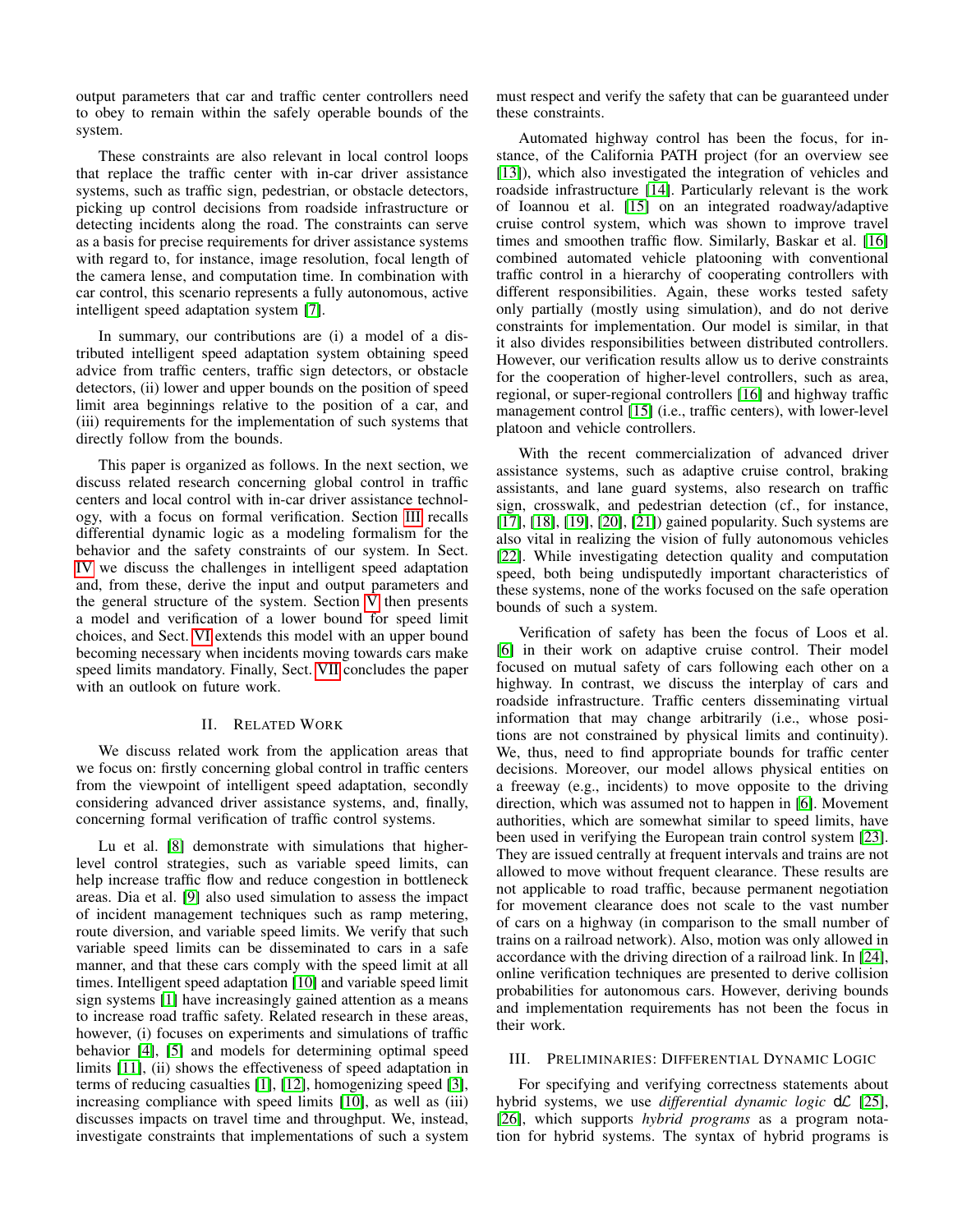TABLE I. STATEMENTS OF HYBRID PROGRAMS

| <b>Statement</b>                    | Effect                                                                                             |
|-------------------------------------|----------------------------------------------------------------------------------------------------|
| $\alpha$ ; $\beta$                  | sequential composition, first performs $\alpha$ and then $\beta$ afterwards                        |
| $\alpha \cup$<br>- 6                | nondeterministic choice, following either $\alpha$ or $\beta$                                      |
| $\alpha^*$                          | nondeterministic repetition, repeating $\alpha$ $n > 0$ times                                      |
| $x := \theta$                       | discrete assignment of the value of term $\theta$ to variable x (jump)                             |
| $x := *$                            | nondeterministic assignment of an arbitrary real number to $x$                                     |
| $(x'_1 = \theta_1, \ldots,$         | continuous evolution of $x_i$ along differential equation system                                   |
|                                     | $x'_n = \theta_n \& F$ $\mid x'_i = \theta_i$ , restricted to maximum domain or invariant region F |
| 7 F                                 | check if formula $F$ holds at current state, abort otherwise                                       |
| if $(F)$ then $\alpha$ else $\beta$ | perform $\alpha$ if F holds, perform $\beta$ otherwise                                             |

<span id="page-2-1"></span>summarized together with an informal semantics in Tab. [I.](#page-2-1) We use hybrid programs to describe our system models. The sequential composition  $\alpha$ ;  $\beta$  expresses that  $\beta$  starts after  $\alpha$ finishes (e.g., first let a traffic center choose a maximum speed, then a position for a speed limit area). The nondeterminic choice  $\alpha \cup \beta$  follows either  $\alpha$  or  $\beta$  (e.g., let a traffic center decide nondeterministically between keeping an existing speed limit or choosing a new one). The nondeterministic repetition operator  $\alpha^*$  repeats  $\alpha$  zero or more times (e.g., let a traffic center choose new speed limits arbitrarily often, not just once). Discrete assignment  $x := \theta$  instantenously assigns the value of the term  $\theta$  to the variable x (e.g., let a car choose a particular acceleration), while  $x := *$  assigns an arbitrary value to  $x$  (e.g., let a car choose any acceleration).  $x' = \theta$  & F describes a continuous evolution of x within the evolution domain  $F$  (e.g., let the velocity of a car change according to its acceleration, but always be greater than zero). The test  $?F$  checks that a particular condition expressed by  $F$  holds, and aborts if it does not (e.g., check that an arbitrarily chosen acceleration stays within the physical limits of a car because physically impossible accelerations are never considered). Finally, if  $(F)$  then  $\alpha$  else  $\beta$  is a deterministic choice that executes  $\alpha$  if F holds, and  $\beta$  otherwise (e.g., let a traffic center decide upon the position of a car whether or not a speed limit should be issued).

To specify the desired correctness properties of the hybrid programs, differential dynamic logic  $(d\mathcal{L})$  provides modal operators  $\alpha$  and  $\langle \alpha \rangle$ , one for each hybrid program  $\alpha$ . When  $\phi$ is a  $d\mathcal{L}$  formula (e.g., a simple arithmetic constraint) describing a safe state and  $\alpha$  is a hybrid program, then the d $\alpha$  formula  $[\alpha]\phi$  states that all states reachable by  $\alpha$  satisfy  $\phi$ . Dually, formula  $\langle \alpha \rangle \phi$  expresses that there is a state reachable by the hybrid program  $\alpha$  that satisfies formula  $\phi$ . The set of  $d\mathcal{L}$  formulas is generated by the following EBNF grammar (where  $\sim \in \{ \leq, \leq, =, \geq, \geq \}$  and  $\theta_1, \theta_2$  are arithmetic expressions in  $+,-, \cdot, /$  over the reals):

$$
\phi ::= \theta_1 \sim \theta_2 \mid \neg \phi \mid \phi \land \psi \mid \forall x \phi \mid \exists x \phi \mid [\alpha] \phi \mid \langle \alpha \rangle \phi
$$

Thus, besides comparisons ( $\lt, \leq, =, \geq, >$ ), d $\&$  allows one to express negations (¬ $\phi$ ), conjunctions ( $\phi \land \psi$ ), universal ( $\forall x \phi$ ) and existential quantification  $(\exists x \phi)$ , as well as the already mentioned state reachability expressions ( $\alpha | \phi, \langle \alpha \rangle \phi$ ).

Differential dynamic logic is not only a specification language for hybrid systems (as hybrid programs) and desired correctness properties (as  $d\mathcal{L}$  formulas), but also comes with a verification technique to prove those correctness properties. We use this verification technique [\[25\]](#page-8-24), [\[26\]](#page-8-25), which is a proof calculus implemented in the verification tool KeYmaera.

## <span id="page-2-0"></span>IV. CHALLENGES IN INTELLIGENT SPEED ADAPTATION

A typical application of intelligent speed adaptation with variable speed limits is to lower and homogenize speed in the area of traffic incidents [\[1\]](#page-8-0). For example, Lu et al. [\[8\]](#page-8-7) use variable speed limit control to maximize bottleneck flow in an area of a lane drop, such as encountered when lanes merge or lanes are closed due to road work. The nature of traffic incidents in conjunction with the distributed setting of cars and traffic centers, however, poses several challenges on the integration of roadside infrastructure and vehicle control in general, and on the implementation of intelligent speed adaptation systems in particular, as detailed below.

Traffic incidents can not only occur at a geographically fixed position (i.e., be static, such as construction sites), but also change their position (e.g., traffic jams, wrong-way drivers) in the worst case in the opposite direction of traffic on a freeway. Often, motion of traffic incidents can only be approximated using complex models (e.g., traffic jam shock waves [\[27\]](#page-8-26)). However, estimations about the velocity of incidents can be made, for instance, on the basis of traffic operator experience, or from traffic throughput measurings of induction loop detector arrays.

Nevertheless, the positions and points in time at which incidents occur are completely nondeterministic. As a result, special focus must be laid on the trade off that traffic centers have to make upon occurrence of an incident: as many cars as possible should be warned, which means that speed limits have to be enacted close to an incident, while at the same time they should be enacted at safe positions (i.e., ones that guarantee for cars being able to meet the speed limit).

These matters are even made worse by the fact that the communication delay between a traffic center and a car is nonnegligible. During this communication delay, the car moves and the incident changes its position. In order to be effective, variable speed limits must be enacted (from the viewpoint of cars traveling on a freeway) in front of an incident. As a consequence, the traffic center has to estimate a latest speed limit position, which ensures that a car receives its speed limit in any case before it meets an incident.

The promising effects of roadside infrastructure and vehicle integration [\[15\]](#page-8-14) in terms of better managed traffic with reduced travel times and smoothened traffic flow, which in turn may lead to improvements in safety and environment, however, make it worthwhile to accept these challenges.

The result of this paper is a formally verified model of a straight stretch of highway (which may comprise traffic incidents, such as accidents, construction sites, and traffic jams) controlled by a traffic center and a car following its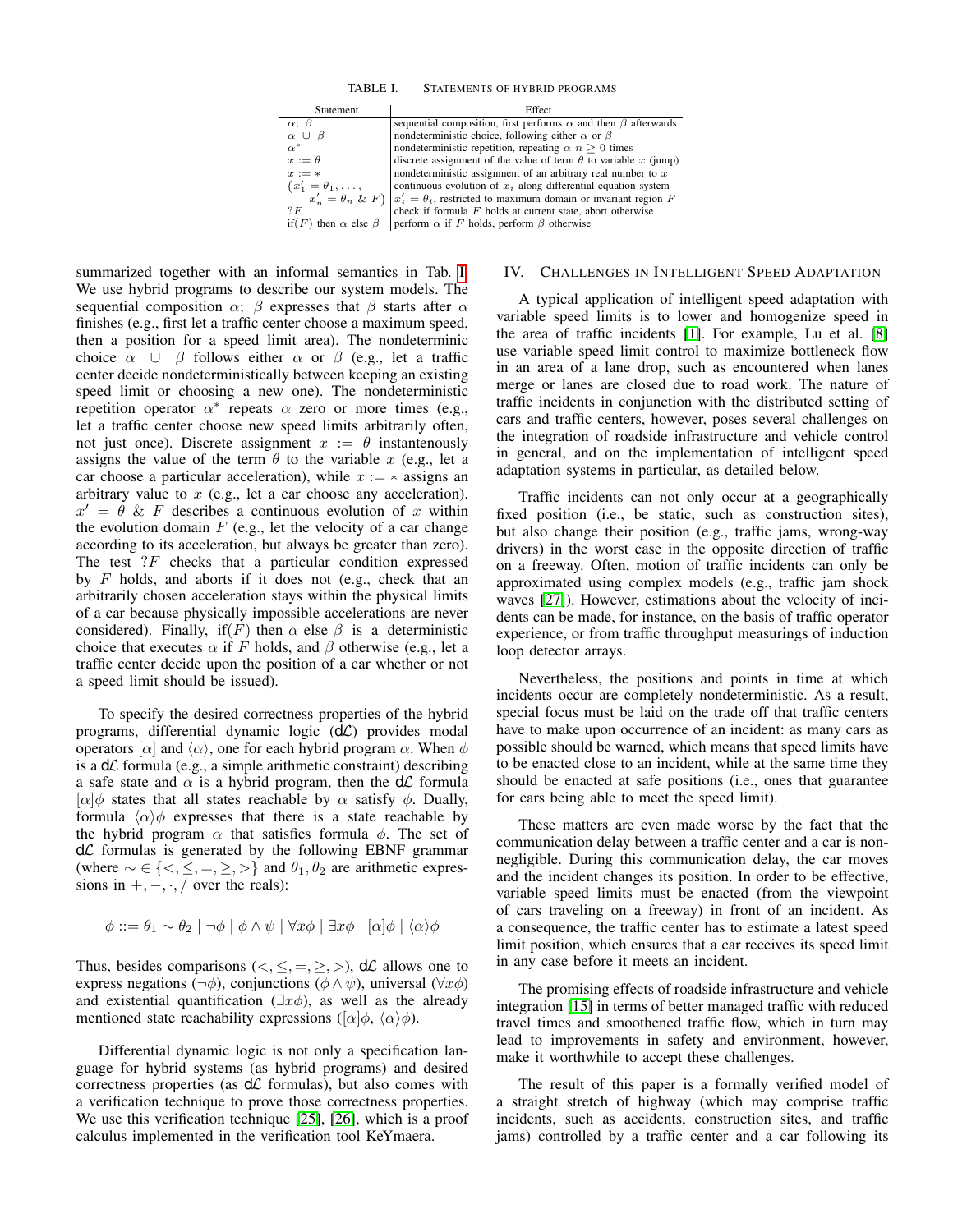local control and the variable speed limit issued by the traffic center (i.e., the car does not purposefully violate speed limits). The car has a position, velocity, and acceleration and must obey the laws of physics. The model additionally accounts for sensor and actuator delay within the car, communication between the car and the traffic center, and computation in both. The possible delays caused by communication with central facilities are non-negligible.

Complex maneuvers, such as lane changes, and cars entering and leaving the highway, are not essential for the purpose of our proofs and therefore omitted in the model. It is of utmost importance that the control choices of the car and the traffic center at all times ensure safety of the car, that is, make it possible for the car to meet the speed limit, and safety of the traffic center decision—i.e., set the speed limit at a position on the lane that is between the car and the incident. In Sect. [V,](#page-3-0) we prove that the speed limit choices of the traffic center can at all times be followed by the car. In Sect. [VI,](#page-5-0) we introduce a static or moving incident (such as an actual or virtual lane drop, e.g., a construction site, or a traffic jam) and prove safety of the speed limit choices.

# V. VARIABLE SPEED LIMIT CONTROL

<span id="page-3-0"></span>As a first step towards verifying traffic control, the problem that we are solving is: a car on a straight lane can accelerate, coast and brake and we prove that it will not exceed the speed limit set by the traffic center or indicated by a traffic sign detector at any point. This system contains discrete and continuous dynamics, thus it is a hybrid system. Also, the necessity for issuing a speed limit may arise at any time. As a consequence, both the traffic center and the traffic sign detector can repeatedly issue new speed limits—comprising a maximum speed and a position denoting the speed limit area—or decide to stick with already set ones. Newly issued speed limits are communicated to the car controller (in the case of the traffic center, e.g., wirelessly or via conventional roadside infrastructure), which, anyway, takes time. In the meantime, of course, the car's position evolves according to its velocity and acceleration. As a consequence, the traffic center must take into account the car's position, velocity, and acceleration, and the time needed for communicating to and processing the decision in the car when choosing the maximum speed and position of a speed limit area, in order to avoid issuing speed limits that cannot be complied with (e.g., we cannot demand the car to brake from 30 m/s to 20 m/s within 1 m). Likewise, a traffic sign detector must be able to correctly recognize a speed limit sign at a distance depending on the car's velocity and acceleration, and the time needed for processing the speed limit sign image, communicating to and processing the speed limit in the car controller. At the cost of more conservative decisions and distance/processing bounds, this information demand can be relaxed by assuming generic maxima for velocity, acceleration, communication and processing time.

In this paper, we abstract from the details of traffic centers and traffic sign detectors by modeling the relevant characteristics of the decisions both have to make (i.e., the maximum speed allowed in and the geographical position of the speed limit area). These models are described below in the paragraphs entitled "Modeling", and formal verification thereof

### <span id="page-3-14"></span>Model 1 Variable speed limit control (vsl)

$$
vsl \equiv (ctrl; dyn)^* \tag{1}
$$

$$
ctrl \equiv ctrl_{car} ||ctrl_{ctr}
$$
\n(2)

$$
ctrl_{car} \equiv (a_c := -b) \tag{3}
$$

$$
\cup (?Safe_{x_{sl}}; a_c := *, ?(-b \le a_c \le A)) \quad (4)
$$
  

$$
\cup (?x_c \ge x_{sl}; a_c := *;
$$

<span id="page-3-11"></span><span id="page-3-10"></span><span id="page-3-7"></span><span id="page-3-6"></span><span id="page-3-5"></span><span id="page-3-4"></span><span id="page-3-3"></span><span id="page-3-2"></span>
$$
?(-b \le a_c \le A \land a_c \le \frac{v_{sl} - v_c}{\varepsilon}) \tag{5}
$$

$$
\cup (?v_c = 0; \ a_c := 0) \tag{6}
$$

$$
Safe_{\underline{sl}} \equiv x_c + \frac{v_c^2 - v_{\underline{sl}}^2}{2 \cdot b} \tag{7}
$$

$$
+\left(\frac{A}{b}+1\right)\cdot\left(\frac{A}{2}\cdot\varepsilon^2+\varepsilon\cdot v_c\right)\leq x_{sl}\tag{8}
$$

$$
ctrl_{ctr} \equiv (x_{sl} := x_{sl}; \ v_{sl} := v_{sl}) \tag{9}
$$

<span id="page-3-13"></span><span id="page-3-12"></span><span id="page-3-9"></span><span id="page-3-8"></span>
$$
\cup \left(x_{sl} := *; v_{sl} := *; \right) \tag{10}
$$

$$
?(v_{sl} \ge 0 \land Safe_{sl}))
$$
  

$$
dyn \equiv (t := 0; x'_{c} = v_{c}, v'_{c} = a_{c}, t' = 1
$$
 (11)

$$
\& v_c \ge 0 \land t \le \varepsilon \tag{12}
$$

allows us to derive from the model the bounds for (i) maximum speed and geographical position relevant for the traffic center, and (ii) distance and processing time of a traffic sign detector. Since we use individual speed limits for each car (realized with direct communication between traffic centers and cars, or with traffic sign detectors inside the car), we can safely simplify our model to a single car.

*a) Modeling:* Based on the adaptive cruise control model of Loos et al. [\[6\]](#page-8-5), we develop a formal model of a distributed intelligent speed adaptation system as a hybrid program (HP). The car has state variables describing its current position  $(x_c)$ , velocity  $(v_c)$ , and acceleration  $(a_c)$ . The continuous dynamics of the car is described by the differential equation system of ideal-world dynamics for longitudinal position changes  $(x'_c = v_c, v'_c = a_c)$ . We assume bounds for acceleration  $a_c$  in terms of a maximum acceleration  $A \geq 0$ and a minimum positive braking power  $b > 0$ . We introduce a constant  $\varepsilon$  that provides an upper bound for sensor and actuator delay, communication between the traffic center or traffic sign detector and the car controller, and computation in both. The car controller<sup>[1](#page-3-1)</sup> and the traffic center may react and exchange messages as quickly as they want, but they can take no longer than  $\varepsilon$ .

The car is allowed to brake at all times through [\(3\)](#page-3-2) having no precondition, which is also the only option if there is not enough distance between the car and the speed limit area to maintain speed or accelerate. If the car is still at a safe distance from the speed limit area, it may choose its acceleration freely within the bounds of its braking power and acceleration, cf. [\(4\)](#page-3-3). Safety of the car is given when [\(7\)](#page-3-4) and [\(8\)](#page-3-5) are satisfied, i.e., if the car can drive up to  $\varepsilon$  time units with any choice of acceleration, and still adhere to the speed limit. For this, the distance between the car's current position  $x_c$  and the

<span id="page-3-1"></span><sup>&</sup>lt;sup>1</sup>Note, that the car controller may also be a human driver, in which case the processing time is mostly attributed to the driver's reaction time.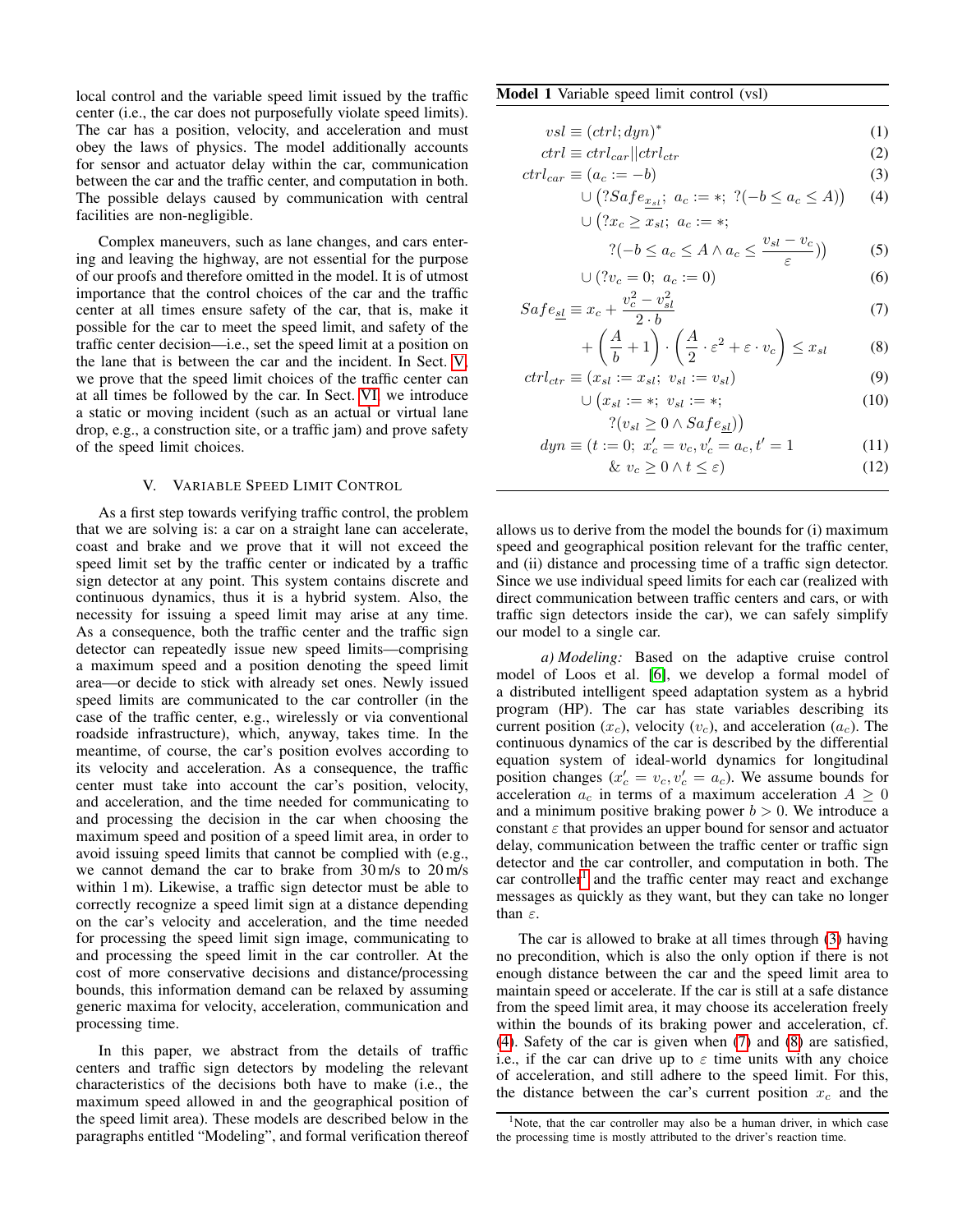beginning of the speed limit area  $x_{sl}$  must account for two components: first, the car may need to brake from its current velocity  $v_c$  down to  $v_{sl}$ , and in the course of this travel the distance given in [\(7\)](#page-3-4). Second, since the car may not notice the speed limit up to  $\varepsilon$  time units, we must additionally take into account the distance that the car may travel with its current velocity and worst-case acceleration A and the distance needed for compensating its potential acceleration of A during that time with braking power  $b$ , see  $(8)$ . In the speed limit area the car may choose its acceleration within its physical limits and depending on the current velocity difference to the speed limit, see [\(5\)](#page-3-6). Note, that for the implementation of a car controller that computes its acceleration only on the basis of the physical boundaries of the car (i.e.,  $A$  and  $b$ ), the additional restriction  $a_c \leq \frac{v_{sl}-v_c}{\varepsilon}$  can be used as a precondition using maximum acceleration  $v_c + A \cdot \varepsilon \leq v_{sl}$ . Finally, the car may choose to stand still if its current velocity is zero already [\(6\)](#page-3-7), since the continuous dynamics, in accordance with freeway traffic rules, do not allow velocities below zero (i.e., driving opposite to the driving direction on a freeway is prohibited).

The traffic center may choose to keep a current speed limit, cf. [\(9\)](#page-3-8), or set a new one  $(v_{sl},$  which, of course, must not force the car to drive backwards) at a safe position  $x_{sl}$ ; see [\(10\)](#page-3-9). This safe position guarantees, that the car is still able to meet the speed limit even if it does not receive and cannot react on the new speed limit for up to  $\varepsilon$  time units. For making this decision, it is essential that the controller in the traffic center knows or can estimate the current position, velocity, braking and acceleration capabilities of the car, and the time needed for reaction. Note, that it is only mandatory to communicate the car's position (allowing, of course, some inaccuracy) to the traffic center. At the expense of a less stringent speed limit area (i.e., the safety distance may be larger than absolutely necessary), worst case estimations can be used for all other values (e.g., general highway speed limits, typical car acceleration, and minimum braking power demanded by law).

Car and control center can repeatedly choose acceleration and speed limit, respectively, which is represented by the nondeterministic repetition operator <sup>∗</sup> in [\(1\)](#page-3-10). The controllers of the car and the traffic center operate in parallel, cf. [\(2\)](#page-3-11). Since the controllers are independent with respect to their read and write variables, the parallel operation  $ctrl_{car}||ctrl_{ctr}$  can also be modeled using a sequential composition  $ctrl_{car}$ ;  $ctrl_{ctr}$ here. The order of components in a sequential composition is significant: we model the control of the car followed by the control of the traffic center, and finally the dynamics of the system. As a result, the system evolves before the traffic center decisions reach the car controller at the next iteration, which models communication delay between the traffic center and the car.

The continuous dynamics [\(11\)](#page-3-12) of the model describe the evolution of the car's position and velocity according to the current acceleration. We use a variable  $t$  that evolves with constant slope (i.e., a clock) for measuring time within the upper bound  $\varepsilon$ , and constrain the evolution of velocity  $v_c$  to non-negative values, see [\(12\)](#page-3-13).

*b) Verification:* We verify the safety of a speed limit choice as modeled above, using a formal proof calculus for  $d\mathcal{L}$  [\[25\]](#page-8-24), [\[26\]](#page-8-25). In this use case, the car must comply with the

speed limit inside a speed limit area at all times. The following condition captures this requirement as an invariant that must hold at all times during the execution of the model:

$$
c \searrow sl \equiv \left(v_c \le v_{sl} \vee x_{sl} \ge x_c + \frac{v_c^2 - v_{sl}^2}{2 \cdot b}\right) \wedge v_c \ge 0 \wedge v_{sl} \ge 0
$$

The formula states that a speed limit chosen by the traffic center or detected by the traffic sign detector can be complied with when the car's current velocity is already less or equal to the speed limit, or there is still enough distance for the car to brake (and the car must drive forward, and the speed limit not demand driving backwards).

<span id="page-4-0"></span>*Proposition 1 (Safety of speed limit):* If a car is at a safe distance from  $x_{sl}$  initially, then it will not exceed the speed limit past the beginning of a speed limit area while the car controller and the traffic center or traffic sign detector follow the vsl control model (Model [1\)](#page-3-14). Compliance with the speed limit is expressed by the provable  $d\mathcal{L}$  formula:

$$
(c \searrow sl) \rightarrow [vsl](x_c \ge x_{sl} \rightarrow v_c \le v_{sl})
$$

We proved Proposition [1](#page-4-0) using KeYmaera, a theorem prover for hybrid systems. The resulting proof files are avail-able online as projects in KeYmaera<sup>[2](#page-4-1)</sup>.

 $c)$  Safe bounds: The condition  $Safe_{sl}$ , see [\(7\)](#page-3-4), provides bounds on the minimum distance of a speed limit area to the current position of a car (assuming a certain maximum speed), as well as the maximum speed (assuming a certain minimum distance) of a variable speed limit area. Concerning a traffic sign detector, the worst case minimum distance that a car needs in order to comply with a speed limit is most interesting. This worst case minimum distance, at which a traffic sign detector must be able to identify a speed limit sign at the latest, is given through [\(13\)](#page-4-2).

<span id="page-4-2"></span>
$$
xsl - x_c \ge \frac{v_c^2 - v_{sl}^2}{2 \cdot b} + \left(\frac{A}{b} + 1\right) \cdot \left(\frac{A}{2} \cdot \varepsilon^2 + \varepsilon \cdot v_c\right) \tag{13}
$$

For instance, with a current velocity of 60 km/h, typical values for maximum acceleration  $(4 \text{ m/s}^2)$  and maximum braking power  $(9 \text{ m/s}^2)$ , and assuming a speed limit sign that shows 50 km/h, computation time of 50 ms and another 50 ms for communication and reaction, the distance at which the traffic sign detector must start at the latest is about 8 m from the traffic sign. When applying a comfortable braking power of only  $2 \text{ m/s}^2$  [\[28\]](#page-8-27), the distance grows to over  $26 \text{ m}$ . Taking a look at the camera and resolution used by Deguchi et al. [\[17\]](#page-8-16), a speed limit sign of 0.5 m width in a distance of 26 m would be represented in the resulting image with a width of  $12$  pixels<sup>[3](#page-4-3)</sup>, which is below the 15–45 pixels image width used in their evaluation. This is an example where formal analysis can be used to infer design decisions of CPS.

<span id="page-4-3"></span><span id="page-4-1"></span><sup>2</sup>http://symbolaris.com/info/KeYmaera.html

<sup>&</sup>lt;sup>3</sup>Given a chip width ( $w_{chip}$ ) and focal length ( $l_{focal}$ ) of both 63 mm and 640 pixels of horizontal image width  $(w_{image})$ , using  $res = w_{image}/(d \cdot$  $w_{chip}/l_{focal}$ , we get a resolution of 24 pixels/m for an object at a distance  $(d)$  of  $26$  m.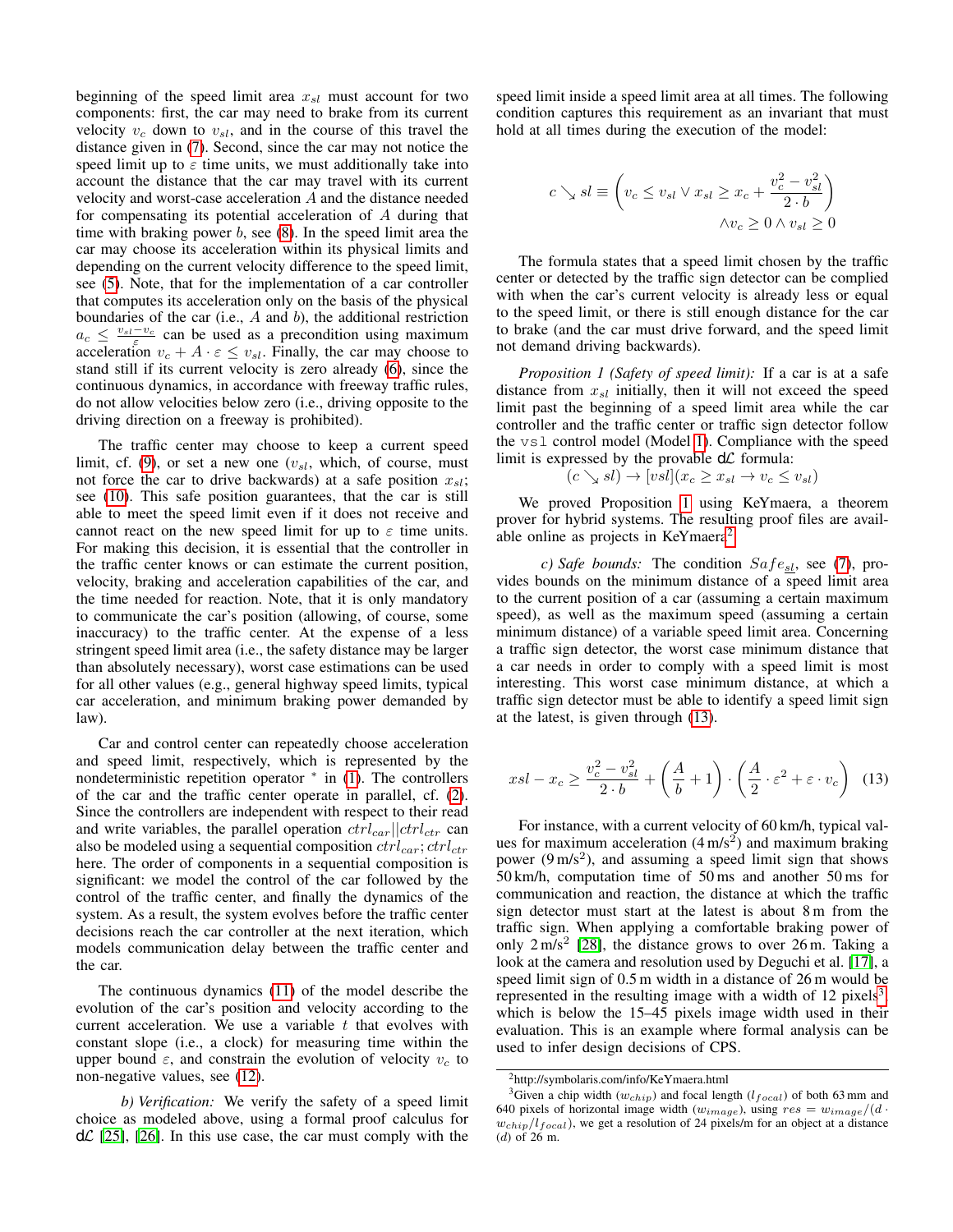Now that we have found safety criteria for determining the minimum distance and maximum speed of a variable speed limit, in the next section we turn our attention to finding an upper bound for the beginning of a speed limit area.

## <span id="page-5-0"></span>VI. CONTROL FOR STATIC AND MOVING INCIDENTS

Typically, variable speed limits are used to lower and homogenize speed in the area of traffic incidents [\[1\]](#page-8-0), which can be static (i.e., at a geographically fixed position, e.g., construction sites) or moving (e.g., traffic jams, wrong-way drivers). In order to be effective, a variable speed limit therefore must be activated geographically in front of such an incident (from the viewpoint of cars approaching an incident,). If an incident is static, the upper bound for the position of a variable speed limit is at the incident's position. In the case of a moving incident, however, we must also account for the distance that the incident travels while the car approaches the variable speed limit area, which is determined by the worst-case meeting point of the car with the incident, see Fig. [1.](#page-5-1) Additionally, we define an alert area in front of the incident, which, when a car enters, has a variable speed limit. This alert area also serves the purpose of avoiding to unnecessarily alert cars that may not even reach the incident (i.e., cars outside this alert area are not yet issued a speed limit that warns about the incident). For this, the beginning of the alert area moves with the incident at a fixed distance.



<span id="page-5-1"></span>Fig. 1. Speed limit control in presence of a moving incident

*a) Modeling:* In Model [2,](#page-5-2) we provide a model for variable speed limit control in the presence of an incident moving towards a car. Cars in this model follow the same control as in the previous section. They take care to comply with speed limits and potentially satisfy or optimize secondary objectives. Accordingly, the lower bound  $Safe_{sl}$  of the speed limit remains unchanged. We introduce state variables describing an incident's position  $(x_i)$  and its velocity of movement  $(v_i)$  towards cars. The system dynamics, see [\(27\)](#page-5-3) and [\(28\)](#page-5-4), are extended with motion of an incident. We also introduce a minimum velocity  $(v_{min})$ , which is often mandatory on freeways and highways, to exclude unreasonable car behavior from the model (e.g., avoid having a car brake to a complete stand still, wait for the incident to arrive at the car's position, just to finally accelerate with maximum acceleration and rush beyond the incident).

Model 2 Variable speed limit control in presence of static and moving incidents (vsli)

<span id="page-5-2"></span>
$$
vsli \equiv (ctrl; dyn)^* \tag{14}
$$

$$
ctrl \equiv \left. \frac{ctrl_{car}}{\left| \frac{ctrl_{ctr}}{\left( \frac{dr}{dt} \right)} \right|} \right|
$$
 (15)

$$
ctrl_{ctr} \equiv \text{if } (\neg Alert_{\varepsilon}) \text{ then } \tag{16}
$$

$$
(x_{sl} := x_{sl}; v_{sl} := v_{sl})
$$
\n<sup>(17)</sup>

$$
\bigcup \left( x_{sl} := *; \ v_{sl} := *; \right. \\
\bigcup \left( x_{sl} := *; \ v_{sl} = *; \right) \tag{10}
$$

<span id="page-5-8"></span><span id="page-5-7"></span><span id="page-5-6"></span><span id="page-5-5"></span>
$$
?(v_{sl} \ge 0 \land Safe_{sl})\big) \tag{18}
$$

else (19) xsl := ∗; vsl := ∗; (20)

$$
? (v_{sl} \ge v_{min} \land Safe_{sl} \land Safe_{\overline{sl}})
$$
 (21)

$$
fi; \t(22)
$$

$$
Alert_{\varepsilon} \equiv x_i - D \le x_c + \left(\frac{v_c^2 - v_{min}^2}{2 \cdot b} + \left(\frac{A}{b} + 1\right) \right)
$$

$$
\cdot \left(\frac{A}{2} \cdot \varepsilon^2 + \varepsilon \cdot v_c\right) \cdot \left(1 + \frac{v_i}{v_{min}}\right) \tag{23}
$$

<span id="page-5-11"></span><span id="page-5-10"></span><span id="page-5-9"></span>
$$
\begin{pmatrix} 2 & e^{-i(c-c)} \\ 2 & e^{-i(c)} \end{pmatrix} \begin{pmatrix} 1 & e^{-i(c)} \\ e^{-i(c)} & e^{-i(c)} \\ 2 & e^{-i(c)} \end{pmatrix}
$$
 (24)

$$
Safe_{\overline{sl}} \equiv (v_i = 0 \land x_{sl} \le x_i)
$$
\n<sup>(25)</sup>

<span id="page-5-12"></span><span id="page-5-4"></span><span id="page-5-3"></span>
$$
\vee \left(v_i > 0 \land x_{sl} \le \frac{x_i \cdot v_{min} + x_c \cdot v_i}{v_i + v_{min}}\right) \tag{26}
$$

$$
dyn \equiv (t := 0; x_c' = v_c, v_c' = a_c, x_i' = -v_i, t' = 1 \quad (27)
$$

$$
\& v_c \ge v_{min} \land t \le \varepsilon)
$$
\n<sup>(28)</sup>

A crucial change is in the behavior of the traffic center, cf. [\(16\)](#page-5-5). Since we now must enact a variable speed limit at a specified latest position, the previously nondeterministic behavior is encapsulated in a deterministic decision between two options. Outside the alert area (i.e., before entering the safety distance  $D$  or after the incident), the traffic center may follow the control principle from the previous section, that is, keep existing or issue new speed limits at will, cf. [\(16\)](#page-5-5)– [\(18\)](#page-5-6). Otherwise, that is, when the car is about to enter the alert area defined by distance  $D$  of an incident's position  $x_i$ , the traffic center must enact a variable speed limit, and for this, it decides about the beginning and maximum speed of the variable speed limit area; see  $(19)$ – $(21)$ . Note, that we nondeterministically choose any value between the lower and the upper safety bound, see [\(21\)](#page-5-8), in order to prove safety for all possible values. In practice, however, the maximum speed limit will often be known beforehand.

The alert condition  $Alert_{\epsilon}$ , see [\(23\)](#page-5-9)–[\(24\)](#page-5-10) indicates to the traffic center whether or not a car is about to enter the alert area. This area starts at distance  $D$  in front of the incident and ends at the position of the incident. To ensure that, in any case, a car within  $[x_i - D, x_i]$  will have received a variable speed limit, once again we need to take into account the distance needed for braking from the current velocity  $v_c$  to  $v_{min}$  (i.e., we are allowed to choose any  $v_{sl} \ge v_{min}$ ), and the distance that may be traveled for up to  $\varepsilon$  time units and be needed to compensate for maximum acceleration during this period. Alone, in parallel to the actions of the car, the incident also moves towards the car with its velocity  $v_i$ , which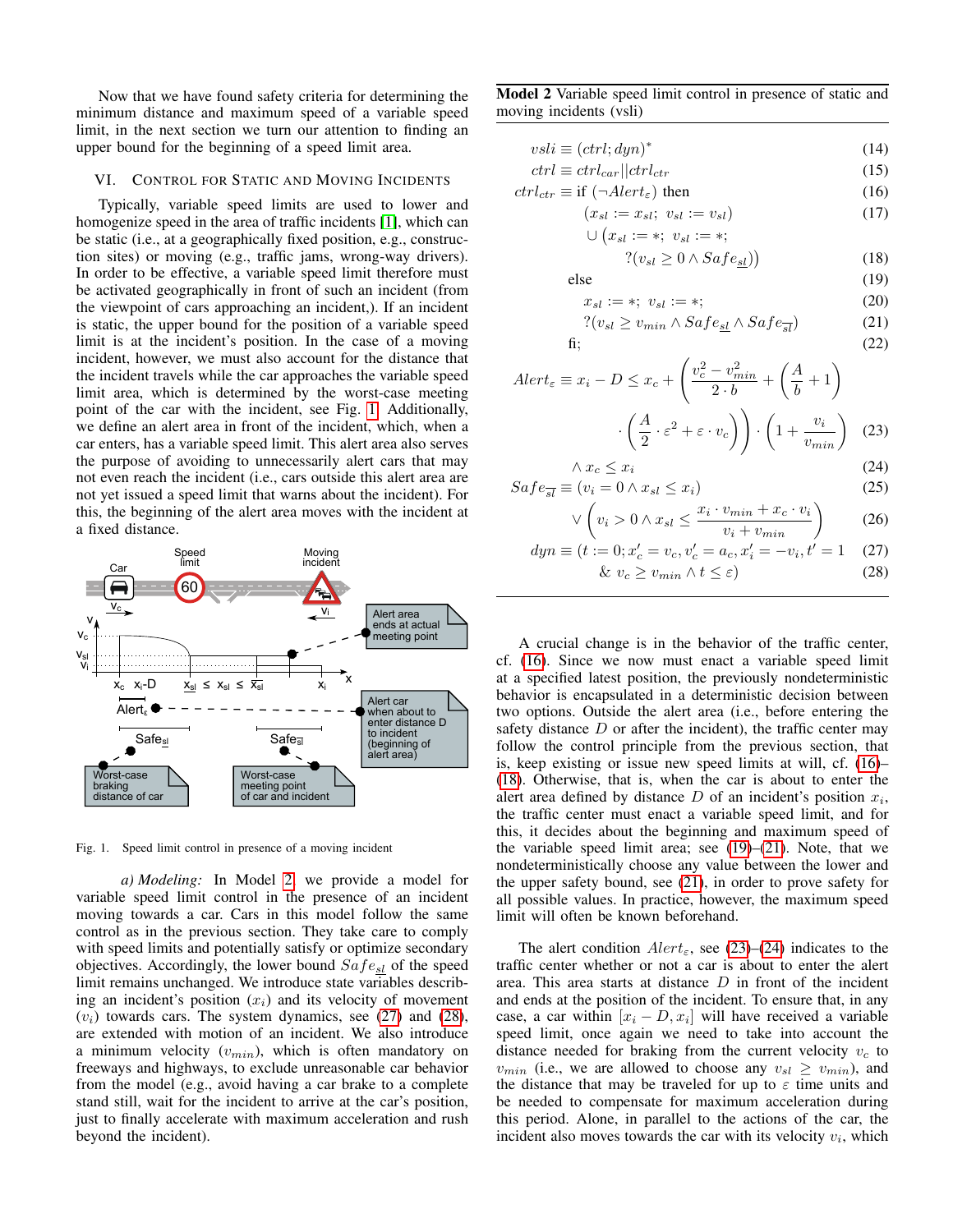is accounted for by the additional factor  $1 + v_i/v_{min}$ . Since the alert area must be large enough to accommodate both the lower and upper bound of the speed limit area, this factor can be derived, as shown below in the discussion on safe bounds, from  $Safe_{\le l} \le Safe_{\overline{sl}}$ .

Finally, the safety condition for the upper bound  $Safe_{\overline{sl}}$ of the beginning of the speed limit area is determined by the position of an incident (in case the incident is static, cf. [\(25\)](#page-5-11)), or by the worst-case meeting point of a car with the incident, see  $(26)^4$  $(26)^4$  $(26)^4$ .

*b) Verification:* We verify the safety of the speed limit choice as modeled above using the formal proof calculus for differential dynamic logic [\[25\]](#page-8-24), [\[26\]](#page-8-25). As specified in Model [2,](#page-5-2) in this use case, a car must still be able to brake or already comply with the speed limit. Additionally, the traffic center's choices are as follows: (i) the car is outside the alert area when the car has not yet reached the alert area or it is already past the incident (denoted by  $\Box$ ), or (ii) the car is within the alert area (denoted with  $\Box$ ), in which case the beginning of the speed limit area must be in front of the static or moving incident, or the car is already inside the speed limit area. The following condition captures this requirement as an invariant that must hold at all times during the execution of the model.

$$
(c \quad \exists \exists \exists \exists \exists \exists \exists \exists \exists \forall c \geq v_{min} \land v_{sl} \geq v_{min}
$$
\n
$$
\land (x_{sl} \geq x_c + \frac{v_c^2 - v_{sl}^2}{2 \cdot b} \lor v_c \leq v_{sl})
$$
\n
$$
\land (c \sqcup sl \lor c \sqcup sl)
$$
\n
$$
(c \sqcup sl) \equiv x_c + \frac{v_c^2 - v_{min}^2}{2 \cdot b} \cdot \left(1 + \frac{v_i}{v_{min}}\right) < x_i - D
$$
\n
$$
\lor x_c > x_i
$$
\n
$$
(c \sqcup sl) \equiv (v_i = 0 \land x_{sl} \leq x_i)
$$
\n
$$
\lor \left(v_i > 0 \land x_{sl} \leq x_i \land \frac{x_{sl} - x_c}{v_{min}} \leq \frac{x_i - x_{sl}}{v_i}\right)
$$
\n
$$
\lor x_c \geq x_{sl}
$$

Proposition [2](#page-6-1) extends Proposition [1](#page-4-0) in terms of an additional safety condition that a car within the alert area must either already comply with the speed limit or (it will do so because) there is a speed limit area in front of the incident.

<span id="page-6-1"></span>*Proposition 2 (Safety at incident):* If the car is at a safe distance from  $x_i - D$  initially, then it will not exceed the speed limit past the beginning of the speed limit area while the car controller and the traffic center or traffic sign detector follow the vsli control model (Model [2\)](#page-5-2). In conjunction, when the car is within the alert area  $[x_i - D, x_i]$ , the speed limit area is still in front of the incident or the car must already comply with the speed limit. These conditions are expressed by the following provable  $d\mathcal{L}$  formula:

$$
(c \exists \exists sl) \rightarrow [vsli] \Big( \big( x_c \ge x_{sl} \to v_c \le v_{sl} \big) \times \big( x_c \ge x_i - D \land x_c \le x_i \to (x_{sl} \le x_i \lor v_c \le v_{sl}) \big) \Big)
$$

Note, that Proposition [2](#page-6-1) does not explicitly state that a speed limit is enacted and communicated to the car. It only covers our conditions about the actual car behavior (its speed and position in relation to speed limit areas and incidents). These conditions, however, can only be guaranteed when the traffic center in fact issues speed limits. We proved Proposition [2](#page-6-1) using KeYmaera, and the proof files are again available online.

*c) Safe bounds:* From the viewpoint of a traffic center and an in-car driver assistance system (e.g., obstacle or pedes-trian detection [\[29\]](#page-8-28)), a combination  $Safe_{\overline{sl}} \geq Safe_{\underline{sl}}$  is most interesting, since it allows us to derive a minimum distance between an incident and a car that is still safe for braking before meeting the incident. Analogously to above, we define such a safe operating distance in [\(29\)](#page-6-2), which indicates the latest distance at which a traffic center or an in-car driver assistance system must start processing in order to warn about a (moving) incident in time so that the system can react safely.

<span id="page-6-2"></span>
$$
x_i - x_c \ge \left(\frac{v_c^2 - v_{sl}^2}{2 \cdot b} + \left(\frac{A}{b} + 1\right) \cdot \left(\frac{A}{2} \cdot \varepsilon^2 + \varepsilon \cdot v_c\right)\right) \cdot \left(1 + \frac{v_i}{v_{min}}\right) \tag{29}
$$

For static incidents (i.e., incidents with  $v_i = 0$ ), [\(29\)](#page-6-2) is equivalent to [\(13\)](#page-4-2), which again shows that our system is a conservative extension and increases confidence that the bounds are tight. From the multiplicative factor  $1 + \frac{v_i}{v_{min}}$  in [\(29\)](#page-6-2), however, it follows that coping with fast moving traffic incidents (e.g., wrong-way drivers) is especially challenging. For example, let us assume a velocity of 30 m/s for both car and wrong-way driver. Just to turn an imminent collision into one with minimized impact at "only" the wrong-way driver's velocity, the distance needed for braking to a complete stand still with  $9 \text{ m/s}^2$  braking power and 0.1 s reaction time is 54 m. During this braking action, the car has a mean velocity of 15 m/s, which substituted for  $v_{min}$  results in a minimum distance of 163 m. For a camera-based detection system, such a distance is already quite challenging. In order to avoid the collision, this distance allows the car 2.7 s to change lanes. With present technology, this can only be turned into a safe system when using a global warning system (e.g., in the form of a traffic center or car-to-car communication) for resolving such incidents.

The lower bound on the distance given in [\(29\)](#page-6-2) may force the car to apply maximum braking power in order to meet the speed limit. The additional distance parameter D for computing the alert point allows a traffic center to operate the car on a more comfortable setting.

<span id="page-6-0"></span> $4$ Note, that the constraint [\(25\)](#page-5-11) can be considered to be a special case of [\(26\)](#page-5-12). This is another indication that we have identified the right constraints without unnecessary slack here. We include both to explicitly model both scenarios.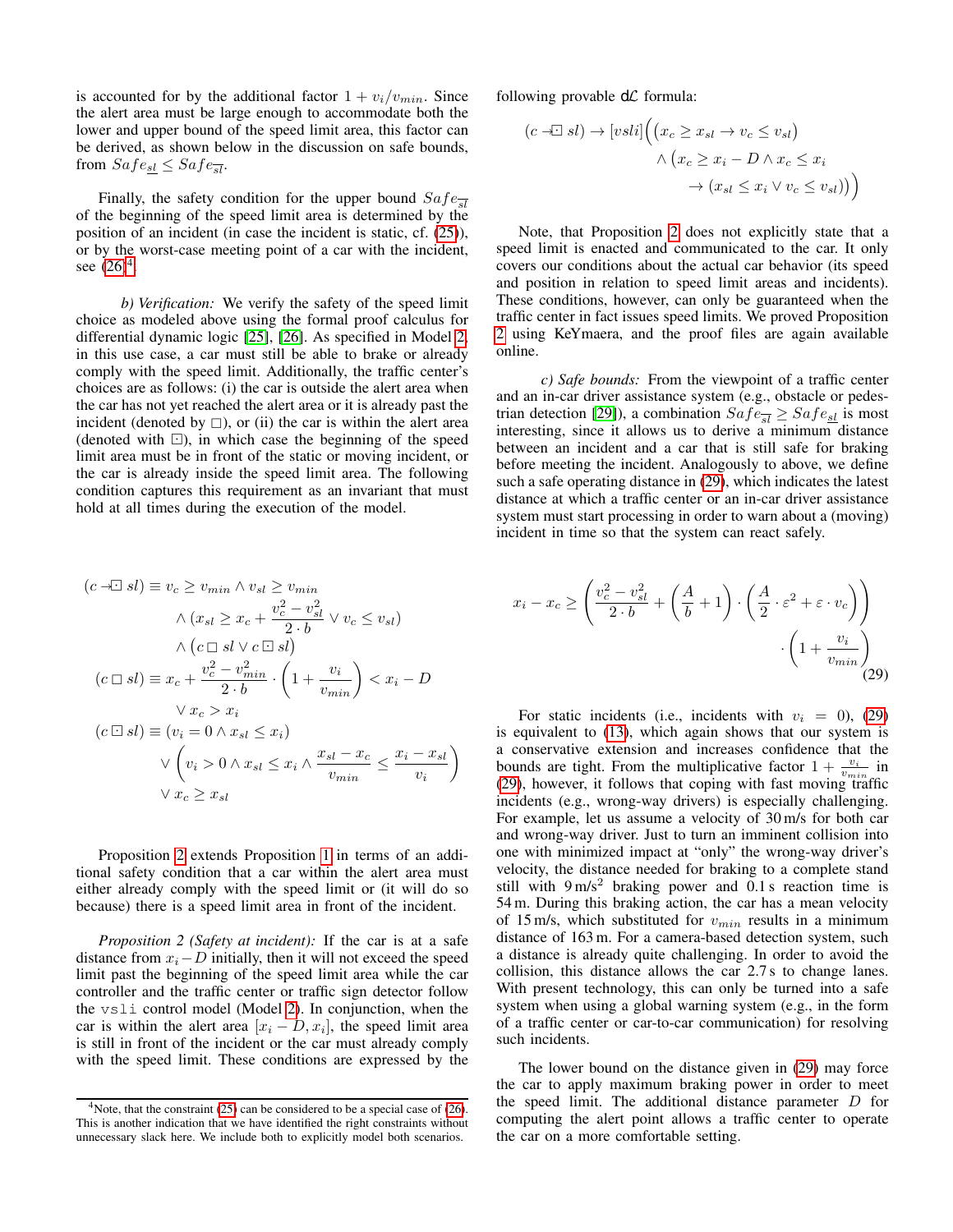Model 3 Keeping track of alerted cars

<span id="page-7-2"></span>

| $ctrl_{ctr} \equiv$ if $(\neg$ <i>Alert<sub>ε</sub></i> ) then | (30) |
|----------------------------------------------------------------|------|
| $alerted := false;$                                            | (31) |
| /* then branch (17-18) from Model 2 $*/$                       | (32) |
| else if $(\neg{}alerted)$                                      |      |
| $alerted := true;$                                             | (34) |
| /* else branch (20-21) from Model 2 */                         | (35) |
| fi fi:                                                         | (36) |
|                                                                |      |

*d) Keeping track of alerted cars:* Note, that our formal model and verification illustrates another interesting phenomenon. Our model is general enough to allow the control center to issue dynamic updates of speed limits at any time. The constraint we have identified under which circumstance those updates are safe is  $Alert_{\epsilon}$ . But once  $Alert_{\epsilon}$  has been satisfied, it stays satisfied (recall, that cars cannot move backwards). As depicted in Fig. [2,](#page-7-1) the traffic center would therefore always be able to issue a new speed limit, with the lower bound of the speed limit area—due to the possibility that a car may not fully accelerate during the previous iteration moving the speed limit closer and closer towards the car and so on ad infinitum. This would force the car to drive in an abnormal way. In order to avoid such Zeno effects with an annoying series of high-frequency multiple speed limit updates, a traffic center may additionally want to keep track of whether or not a particular car has already been alerted. In an actual implementation, this solution or similar solutions that ensure sufficient stability in decisions is necessary to prevent undesired Zeno-type effects.



Fig. 2. Repeated variable speed limits

We have introduced a corresponding *alerted* flag in the model below, which is set to false in case the car is still outside the alert area or has already passed the incident. Within the alert area, the flag is set to true upon first notification of the car and hence, inhibits multiple concurrent speed limits.

For verification, the flag indicating the alert status of a car has to be also reflected in the invariant, as listed below.

$$
(c \neg \Box sl) \equiv v_c \ge v_{min} \land v_{sl} \ge v_{min}
$$

$$
\land (x_{sl} \ge x_c + \frac{v_c^2 - v_{sl}^2}{2 \cdot b} \lor v_c \le v_{sl})
$$

$$
\land ((\neg alerted \land c \Box sl) \lor (alerted \land c \Box sl))
$$

This invariant states, that cars outside the alert area are not alerted, whereas those within the alert area are alerted. Note, that for cars outside the alert area, the traffic center may nevertheless issue arbitrarily many speed limits. A possible extension of the system could include a minimum time that needs to pass between speed limit updates, in order to not overload communication channels and force cars into abnormal behavior by issuing speed limits too often. Of course, this modified traffic center behavior should not influence safety on the road, and, hence, the safety condition of Proposition [2](#page-6-1) remains unchanged. Again, we proved Proposition [2](#page-6-1) with the altered invariant using KeYmaera.

#### VII. CONCLUSION AND FUTURE WORK

<span id="page-7-0"></span>Traffic centers focus on the global functioning of a freeway or highway network and, for this, impose dynamic constraints (e.g., variable speed limits) on the control choices of car controllers. At the same time, sensor and driver assistance systems make cars increasingly aware of their environment, and enable them to react autonomously (e.g., adaptive cruise control, or obstacle detection that initiates emergency braking). It is a promising idea to combine global traffic control choices—which could be communicated directly from a traffic center to a car, or sensed by driver assistance systems and car control into a fully autonomous system. Yet, such a combination is only economically feasible without costly postdeploy upgrades or even possible hazards when its safety can be ensured.

<span id="page-7-1"></span>In this paper, we presented a distributed intelligent speed adaptation system comprising a car controller and a speed limit controller (e.g., a traffic center or a driver assistance system) with direct communication in-between. We presented formal verification results that guarantee safe operation of cars (i.e., cars always comply with speed limits), even in the presence of incidents moving towards cars that restrict the position of a speed limit area. In the process of verification, we found important invariants, which are needed to ensure such safe operation if implemented in actual physical controllers. These invariants comprise bounds on the distance between cars and speed limit areas. They can be further transformed into precise requirements and help decide trade-offs even for design parameters of traffic centers and driver assistance systems that are not modeled formally (e.g., image resolution, focal length, and computation time of driver assistance systems). To give an impression of the proof complexity of the models in  $d\mathcal{L}$ , Model [3](#page-7-2) (which is the most complex of the models in this paper) comprises 11,758 automatic proof steps and 453 manual interactions with KeYmaera. One such manual interaction is the definition of a model invariant, as listed for each of the models above. Most other interactions were variations of a handful of principle simplification patterns. With the manual